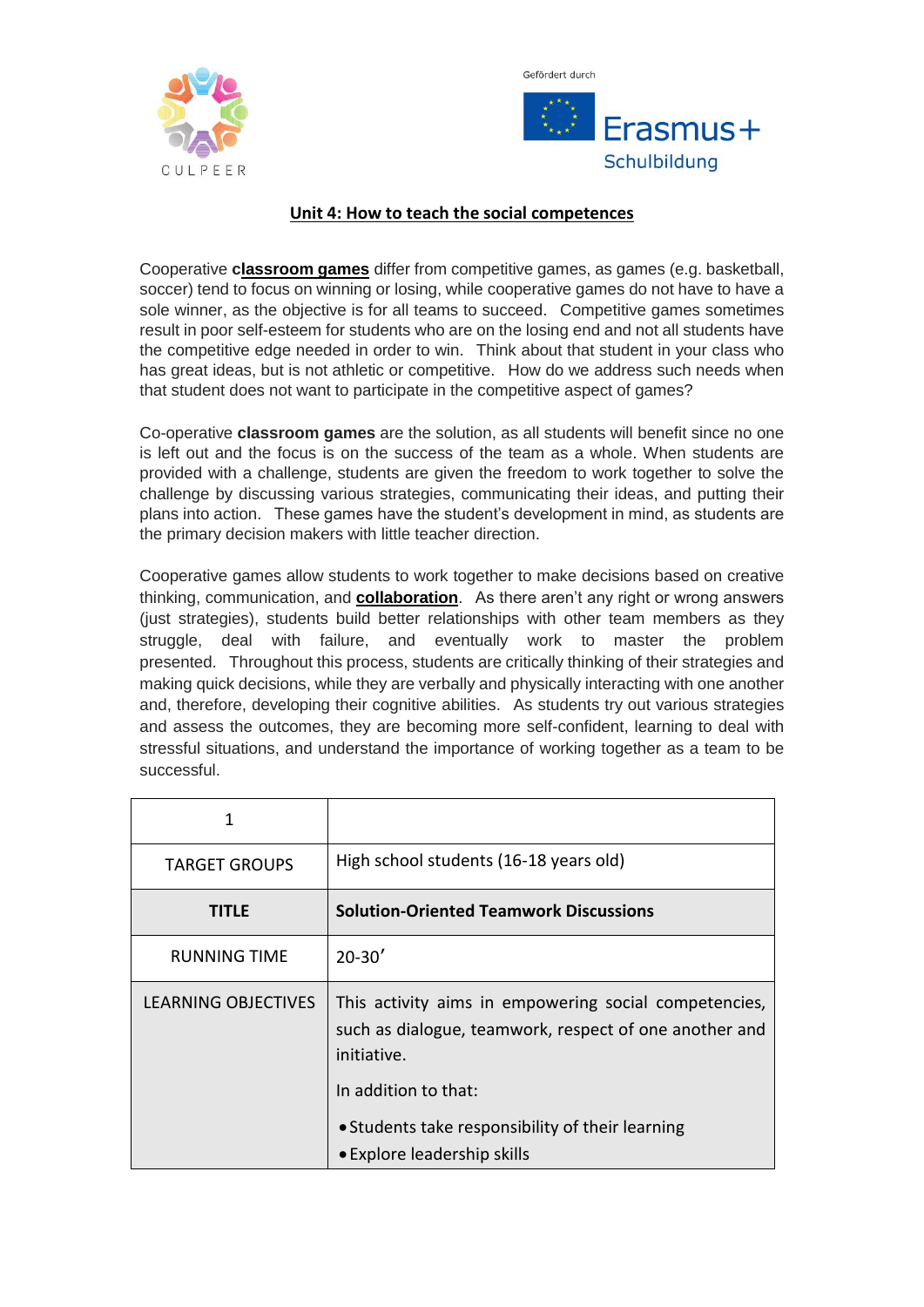





|                       | • Facilitate the development of open dialogue<br>• Teamwork abilities are developed<br>• Focus on what they like instead of what they don't like<br>. Focus on what works well already and how they can<br>build upon that                                                                                                                                                                                                                                                                                                                                                                                                                                                                                                                                                                                                   |
|-----------------------|------------------------------------------------------------------------------------------------------------------------------------------------------------------------------------------------------------------------------------------------------------------------------------------------------------------------------------------------------------------------------------------------------------------------------------------------------------------------------------------------------------------------------------------------------------------------------------------------------------------------------------------------------------------------------------------------------------------------------------------------------------------------------------------------------------------------------|
| <b>MATERIALS</b>      | Prepare a handout that includes the following questions:<br>What do you like most about your school? Spot<br>at least 5 things.<br>What do you like most about being part of this<br>classroom?<br>What are you most impressed by, with what your<br>classmates do?<br>What do you enjoy most about being part of this<br>classroom? How do you contribute to that<br>happening? How would others<br>say<br>you<br>contribute to that happening?<br>When it comes to teamwork, what would you<br>like to see more of? What would you like to see<br>less of? What else?<br>What would be a first small step towards this<br>direction? When would be a good time to take a<br>first small step?<br>What or who could help you/your team to take<br>$\blacksquare$<br>this first small step?<br>What happens next? What else? |
| <b>PREPARATION</b>    | The teacher splits the classroom students into small<br>groups of 4-6. Rehearse how students will seat while<br>working in groups.                                                                                                                                                                                                                                                                                                                                                                                                                                                                                                                                                                                                                                                                                           |
| <b>IMPLEMENTATION</b> | Alterative scenarios of implementation                                                                                                                                                                                                                                                                                                                                                                                                                                                                                                                                                                                                                                                                                                                                                                                       |
|                       | The teacher suggests a topic of discussion and there are<br>three different scenarios as to the sequence that<br>students may work, based on the questions mentioned<br>above:                                                                                                                                                                                                                                                                                                                                                                                                                                                                                                                                                                                                                                               |
|                       | • Students discuss it in groups and present their                                                                                                                                                                                                                                                                                                                                                                                                                                                                                                                                                                                                                                                                                                                                                                            |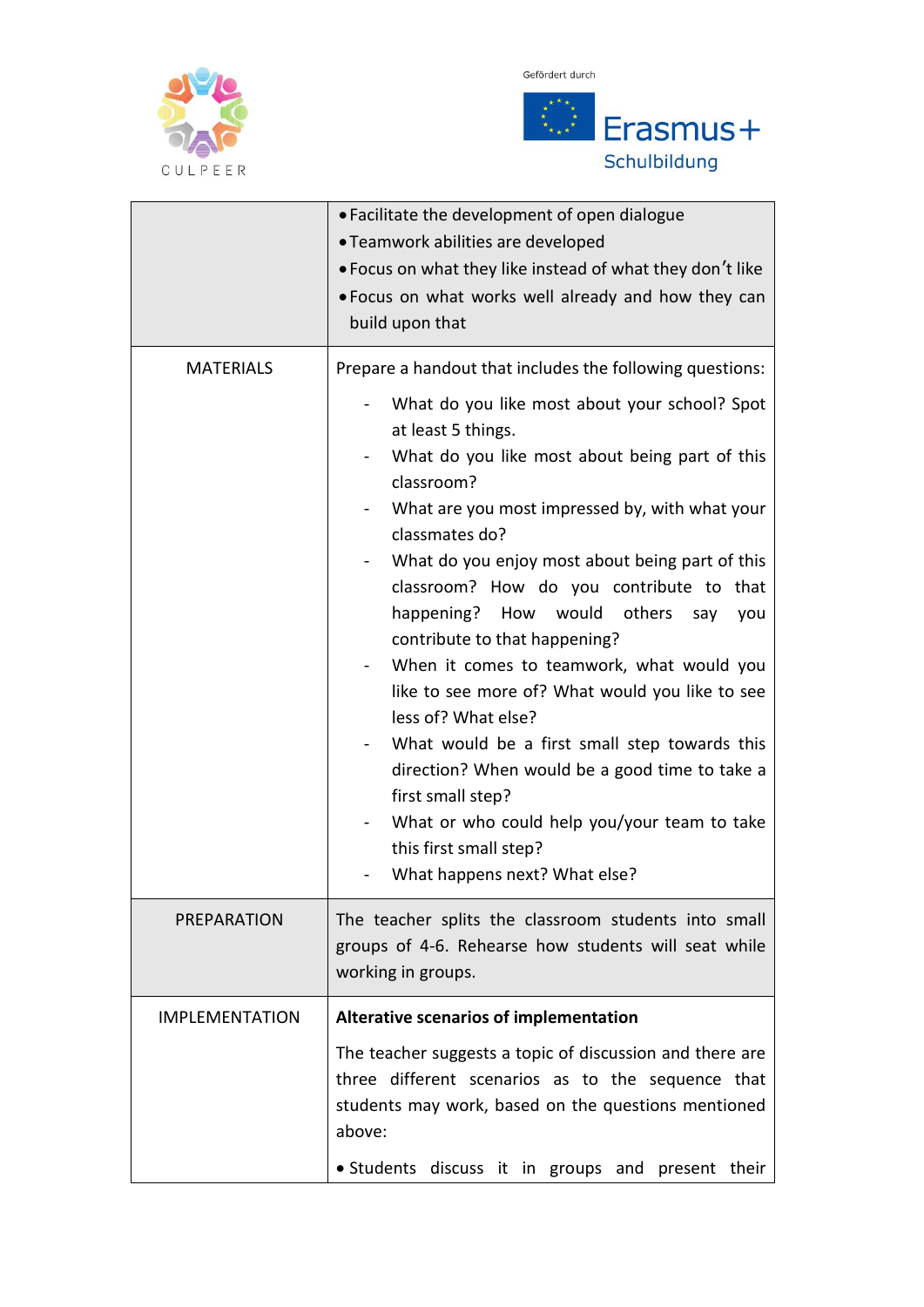





|                                                          | conclusions to the plenary<br>• Students think of the topic on their own and then<br>discuss it in groups and then in the plenary<br>• The teacher suggests an activity and the students work<br>this<br>activity,<br>groups<br>practicing<br>on<br>in.<br>a<br>solution-oriented discussion aimed in planning the<br>activity suggested by the teacher (such as how to take<br>care of the school, how to contribute to the<br>preparation of a school event, how to treat younger<br>students etc.<br>The questions suggested may be given to the students in |
|----------------------------------------------------------|-----------------------------------------------------------------------------------------------------------------------------------------------------------------------------------------------------------------------------------------------------------------------------------------------------------------------------------------------------------------------------------------------------------------------------------------------------------------------------------------------------------------------------------------------------------------|
|                                                          | a handout or be written on the board.<br>Also, the teacher can tailor the questions, if he wishes a<br>different issue to be discussed, just by replacing the<br>word "teamwork" used here, by another topic, goal or<br>activity.                                                                                                                                                                                                                                                                                                                              |
| <b>ROLE OF THE TEACHER</b>                               | The teacher has to form the groups in such a way so that<br>they function effectively. The communication happens<br>mainly among students, not between the teacher and<br>the students. This does not mean that he loses control<br>but that he transfers the responsibility of their decisions,<br>conclusions and activities.                                                                                                                                                                                                                                 |
| <b>POSSIBLE RISKS &amp; HOW</b><br><b>TO HANDLE THEM</b> | It is suggested to rotate and change groups upon the<br>implementation of the process, so that children change<br>partners and don't get used in adopting a specific role<br>during the process.                                                                                                                                                                                                                                                                                                                                                                |
|                                                          | In addition to that, it is recommended that teachers help<br>introvert students and encourage them to take actively<br>part in the discussion. To this purpose, the formulation<br>of groups has to be done with attention by the teachers,<br>depending on the personalities and needs of the                                                                                                                                                                                                                                                                  |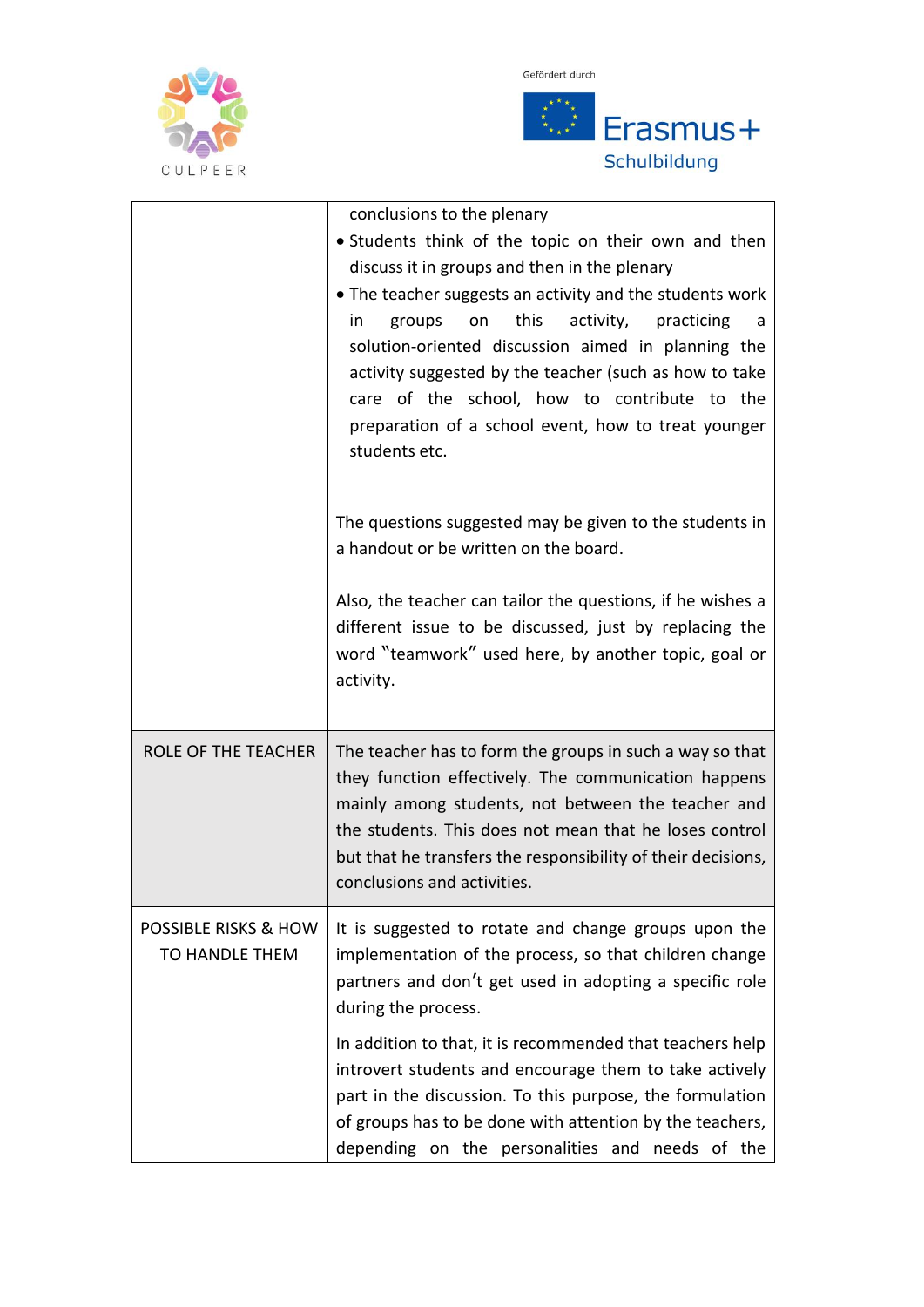





|                      | children.                                                                                                                                                                                                                                                                 |
|----------------------|---------------------------------------------------------------------------------------------------------------------------------------------------------------------------------------------------------------------------------------------------------------------------|
| <b>FEEDBACK TOOL</b> | <b>Questions</b>                                                                                                                                                                                                                                                          |
|                      | - What did you enjoy most during this process?<br>- What was surprising for you?<br>- What did you appreciate most about what others did?<br>- What did you discover?<br>- What would you like to do more of next time?<br>- What would you like to do less of next time? |

| 2                          |                                                                                                                                                                                                          |
|----------------------------|----------------------------------------------------------------------------------------------------------------------------------------------------------------------------------------------------------|
| <b>TARGET GROUPS</b>       | Applicable for all types of target groups. More suitable for                                                                                                                                             |
|                            | teenage students.                                                                                                                                                                                        |
| <b>TITLE</b>               | <b>COMMUNICATION SKILLS</b>                                                                                                                                                                              |
| <b>RUNNING TIME</b>        | Depends on the choice of activities, which the teacher has<br>made.                                                                                                                                      |
| <b>LEARNING OBJECTIVES</b> | Within the CULPEER context these exercises can be used<br>for attaining the following key competences:                                                                                                   |
|                            | Communicating in a mother tongue: the proposed games<br>will stimulate the ability to express thoughts, feelings,<br>facts and opinions orally.                                                          |
|                            | Communicating in a foreign language: the proposed<br>games would improve your paraphrasing, interpreting or<br>translating skills as well<br>intercultural<br>as<br>your<br>understanding.               |
|                            | Social and civic competences: good communications skills<br>are always related to good civil competences, especially in<br>the domain of improving one's interpersonal and<br>intercultural competences. |
| <b>MATERIALS</b>           | No specific materials are necessary.                                                                                                                                                                     |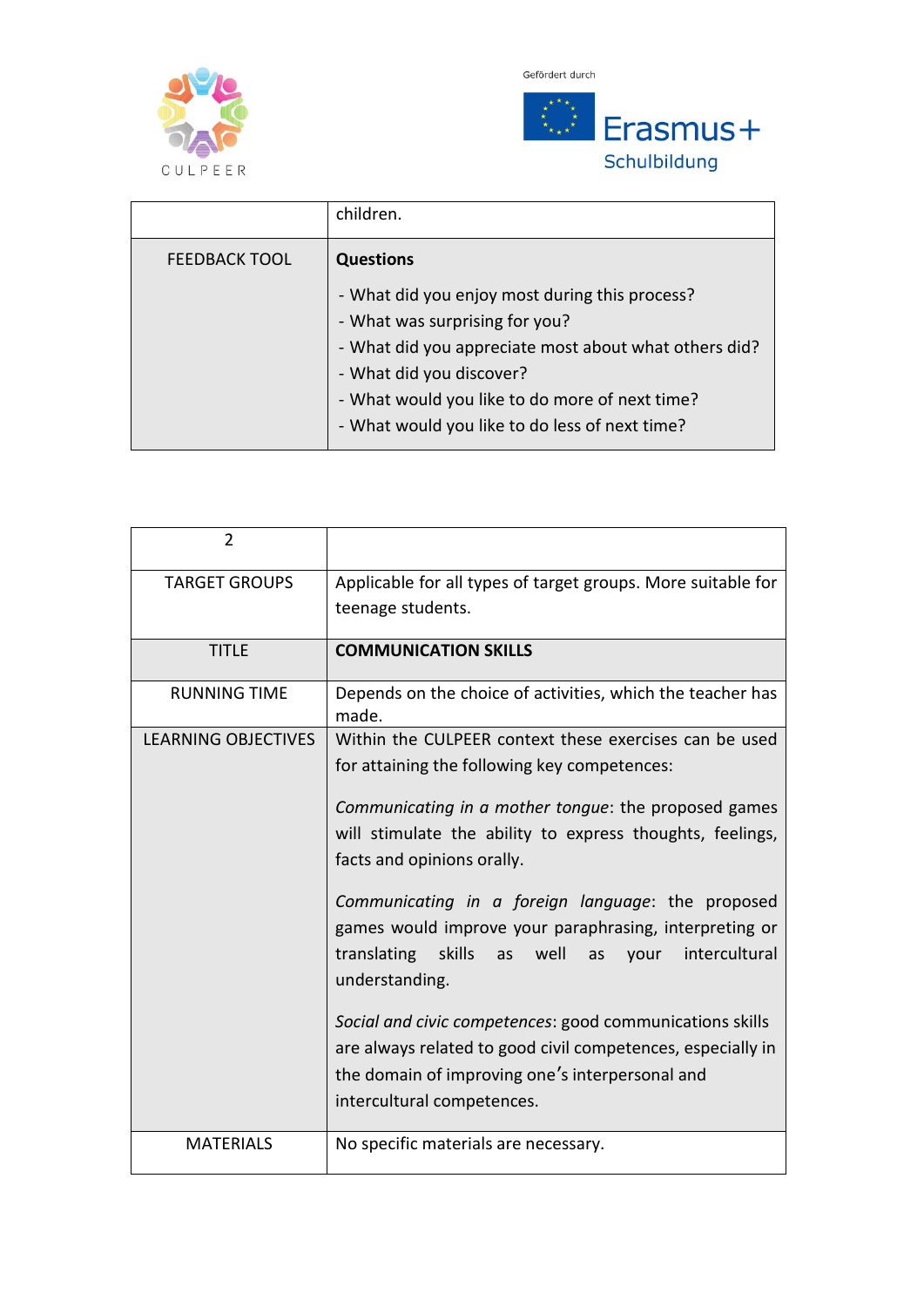





| <b>PREPARATION</b>    | The teacher and the leading students should get to know<br>the suggested exercises and try them out before they<br>practice with other peers. During the practical workshops,<br>the teacher should not actively participate but just<br>monitor how the process is going and probably take part<br>in the debriefing at the end.                                                                                                                                        |
|-----------------------|--------------------------------------------------------------------------------------------------------------------------------------------------------------------------------------------------------------------------------------------------------------------------------------------------------------------------------------------------------------------------------------------------------------------------------------------------------------------------|
| <b>IMPLEMENTATION</b> | In this section, by communication skills we mean all the<br>skills required so that a message is properly conveyed;<br>this includes skills such as active listening, non-verbal<br>communication (i.e. body language) and more. Educating<br>students on these kinds of skills is of critical importance<br>not only for efficient cross-cultural communication but<br>also for effective communication strategies after school.                                        |
|                       | <b>Suggested Activity 01</b><br>Is that a Fact?<br>The activity briefly: Communication is not only about<br>speaking. It's also about listening. This activity is designed<br>to explain the importance of active listening, underline<br>the difference between listening and hearing and also<br>provides a theoretical part that helps build a lesson plan<br>on active listening.<br>Resource: The University of Tennessee<br>Link: Find attachment - ListenActively |
|                       | <b>Suggested Activity 02</b><br><b>Body Language</b><br>The activity briefly: The activity focuses in raising<br>awareness on the importance of body language as well as<br>creating an opportunity for students to learn to notice<br>more the body language of their interlocutor and realize<br>how this interferes with the message sent.<br>Resource: Advocates for Youth<br>Link:<br>http://www.advocatesforyouth.org/publications/1188-les<br>sons                |
|                       | <b>Suggested Activity 03</b><br><b>Dear Responsible Friend</b><br>The activity briefly: This is an activity aiming in cultivating<br>empathy and trust amongst peers. It's a simple activity                                                                                                                                                                                                                                                                             |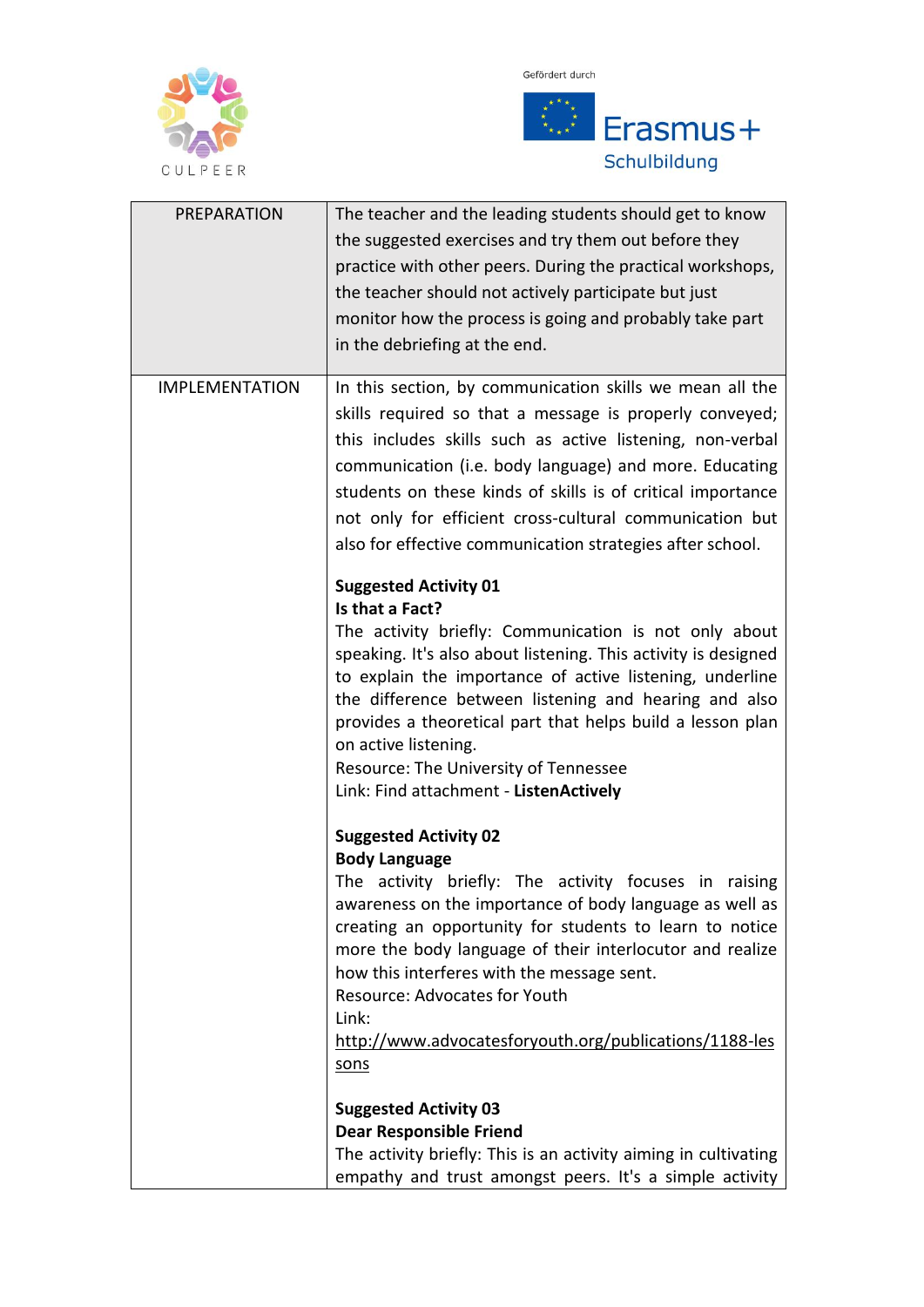

Gefördert durch



|                                 | that also helps strengthen relationships between peers                                                                                                                                                                                                                                                                                                                                                                                                                                                                     |
|---------------------------------|----------------------------------------------------------------------------------------------------------------------------------------------------------------------------------------------------------------------------------------------------------------------------------------------------------------------------------------------------------------------------------------------------------------------------------------------------------------------------------------------------------------------------|
|                                 | within the classroom.                                                                                                                                                                                                                                                                                                                                                                                                                                                                                                      |
|                                 | Resource: Youth Deployment Activity Guide                                                                                                                                                                                                                                                                                                                                                                                                                                                                                  |
|                                 | Link: Find attached pdf file $-$                                                                                                                                                                                                                                                                                                                                                                                                                                                                                           |
|                                 | YouthDeploymentActivityGuide                                                                                                                                                                                                                                                                                                                                                                                                                                                                                               |
|                                 | <b>Suggested Activity 04</b>                                                                                                                                                                                                                                                                                                                                                                                                                                                                                               |
|                                 | Play an active listening game. Start by telling your peers                                                                                                                                                                                                                                                                                                                                                                                                                                                                 |
|                                 | that the majority of people usually hear only half of what                                                                                                                                                                                                                                                                                                                                                                                                                                                                 |
|                                 | the person before them is trying to share. During the rest                                                                                                                                                                                                                                                                                                                                                                                                                                                                 |
|                                 | of his/her speech they start formulating their own                                                                                                                                                                                                                                                                                                                                                                                                                                                                         |
|                                 | response and stop listening actively to his/her words.                                                                                                                                                                                                                                                                                                                                                                                                                                                                     |
|                                 | Now divide the participants in couples or small groups.<br>Ask each couple/group to start a discussion, in which the<br>participants speak following a certain order and the first<br>letter of the first word of each next speaker matches the<br>last letter in the last word of the previous speaker. It is<br>harder to communicate like this, but it is also a perfect<br>instrument for mastering the steadiness of our attention<br>to the other person's words and not on our thoughts<br>related to our response. |
| ROLE OF THE TEACHER             | These exercises can be used by the teacher in order to<br>prepare a group of leading students, who can then<br>continue with their peers from the class. The activities are<br>quite accessible and easy to use by the students<br>themselves.                                                                                                                                                                                                                                                                             |
| <b>POSSIBLE RISKS &amp; HOW</b> | No specific risks are envisaged.                                                                                                                                                                                                                                                                                                                                                                                                                                                                                           |
| TO HANDLE THEM                  |                                                                                                                                                                                                                                                                                                                                                                                                                                                                                                                            |
|                                 |                                                                                                                                                                                                                                                                                                                                                                                                                                                                                                                            |
| <b>FEEDBACK TOOL</b>            | How did you feel during the activities?                                                                                                                                                                                                                                                                                                                                                                                                                                                                                    |
|                                 | Was there something you liked especially?                                                                                                                                                                                                                                                                                                                                                                                                                                                                                  |
|                                 | Was there something you would change in the proposed<br>exercises?                                                                                                                                                                                                                                                                                                                                                                                                                                                         |
|                                 |                                                                                                                                                                                                                                                                                                                                                                                                                                                                                                                            |
|                                 | What did you learn?                                                                                                                                                                                                                                                                                                                                                                                                                                                                                                        |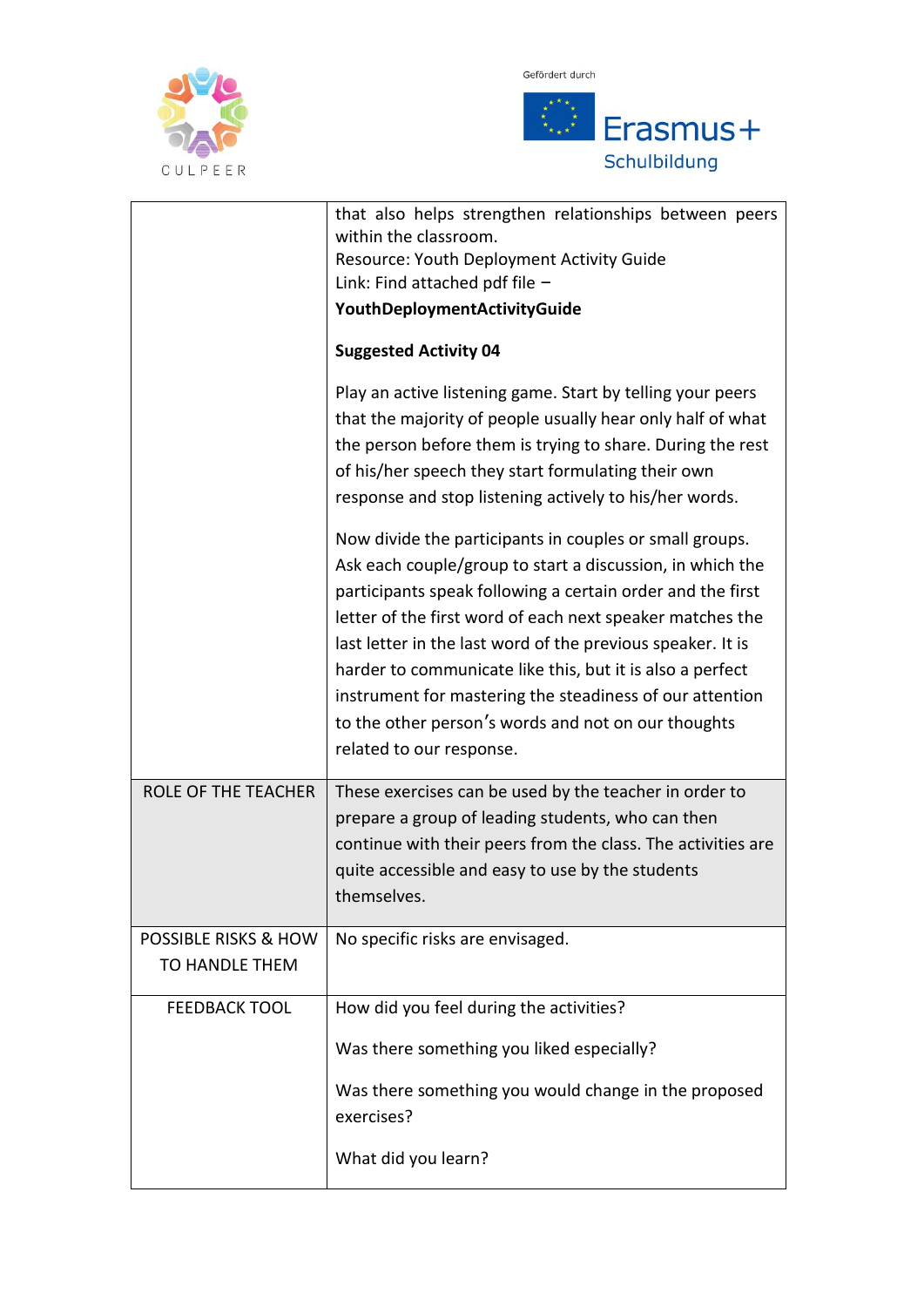



| 3                          |                                                                                                                                                                                                                                                                                                                                                                                                                                                                                                                                                                                                                                                                                                                                                                                                                                                                                                                                                   |
|----------------------------|---------------------------------------------------------------------------------------------------------------------------------------------------------------------------------------------------------------------------------------------------------------------------------------------------------------------------------------------------------------------------------------------------------------------------------------------------------------------------------------------------------------------------------------------------------------------------------------------------------------------------------------------------------------------------------------------------------------------------------------------------------------------------------------------------------------------------------------------------------------------------------------------------------------------------------------------------|
| <b>TARGET GROUPS</b>       | Primary school children (6-12 years old)                                                                                                                                                                                                                                                                                                                                                                                                                                                                                                                                                                                                                                                                                                                                                                                                                                                                                                          |
| <b>TITLE</b>               | <b>Stories about emotions</b>                                                                                                                                                                                                                                                                                                                                                                                                                                                                                                                                                                                                                                                                                                                                                                                                                                                                                                                     |
| <b>RUNNING TIME</b>        | Around 15 min                                                                                                                                                                                                                                                                                                                                                                                                                                                                                                                                                                                                                                                                                                                                                                                                                                                                                                                                     |
| <b>LEARNING OBJECTIVES</b> | Fostering the listening and the learning of individual<br>differences in the way people react to others' emotions.<br>Developing their "mind-reading" abilities.                                                                                                                                                                                                                                                                                                                                                                                                                                                                                                                                                                                                                                                                                                                                                                                  |
| <b>MATERIALS</b>           | Story                                                                                                                                                                                                                                                                                                                                                                                                                                                                                                                                                                                                                                                                                                                                                                                                                                                                                                                                             |
| <b>PREPARATION</b>         | Find a story in which there are many strong emotions                                                                                                                                                                                                                                                                                                                                                                                                                                                                                                                                                                                                                                                                                                                                                                                                                                                                                              |
| <b>IMPLEMENTATION</b>      | It sounds simple, and it is: read a story with emotional<br>content, and have kids talk about it afterwards. Why did<br>the main character get angry? What kinds of things make<br>you get angry? What do you do to cool off? When kids<br>participate in group conversations about emotion, they<br>reflect on their own experiences, and learn about<br>individual differences in the way people react to the<br>world. And that understanding helps kids develop their<br>"mind-reading" abilities.<br>In one study, 7-year-old school children met twice a week<br>to discuss an emotion featured in a brief story. Sometimes<br>their teachers encouraged them to talk about recognizing<br>the signs of a given emotion. In other sessions, the kids<br>discussed what causes emotions, or shared ideas about<br>how to handle negative emotions ("When I feel sad, I play<br>with the Wii," or "I feel better when my mother hugs<br>me"). |
| ROLE OF THE TEACHER        | Reading the story with emotional contents and<br>exaggerating "a bit" the emotions felt. Leading the<br>discussion afterwards.                                                                                                                                                                                                                                                                                                                                                                                                                                                                                                                                                                                                                                                                                                                                                                                                                    |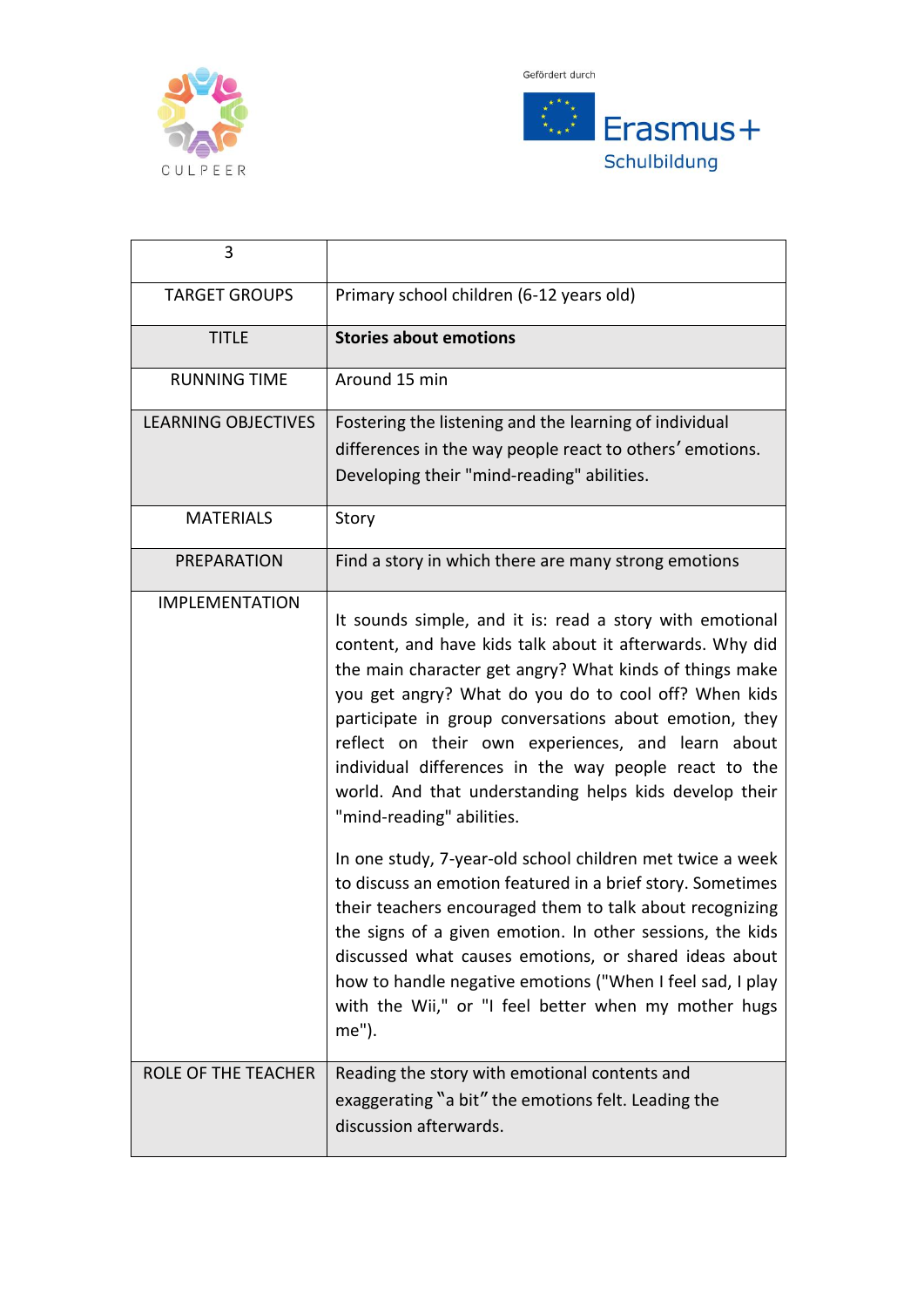



| <b>POSSIBLE RISKS &amp; HOW</b> | None                                                      |
|---------------------------------|-----------------------------------------------------------|
| TO HANDLE THEM                  |                                                           |
|                                 |                                                           |
| <b>FEEDBACK TOOL</b>            | After few sessions of 15-20 min each, the students show   |
|                                 | significant improvements in their understanding of        |
|                                 | emotions. They also raise their empathy and their ability |
|                                 | to reason about other people's thoughts and beliefs.      |
|                                 |                                                           |

| 4                          |                                                                                                                                                                                                                                                                                                                                                                                                                                                                                                                                                                                                                               |
|----------------------------|-------------------------------------------------------------------------------------------------------------------------------------------------------------------------------------------------------------------------------------------------------------------------------------------------------------------------------------------------------------------------------------------------------------------------------------------------------------------------------------------------------------------------------------------------------------------------------------------------------------------------------|
| <b>TARGET GROUPS</b>       | From 10 and over                                                                                                                                                                                                                                                                                                                                                                                                                                                                                                                                                                                                              |
| TITLE                      | <b>Construnction workers</b>                                                                                                                                                                                                                                                                                                                                                                                                                                                                                                                                                                                                  |
| <b>RUNNING TIME</b>        | 10-15 min                                                                                                                                                                                                                                                                                                                                                                                                                                                                                                                                                                                                                     |
| <b>LEARNING OBJECTIVES</b> | Fostering teamwork, communication, cooperation                                                                                                                                                                                                                                                                                                                                                                                                                                                                                                                                                                                |
| <b>MATERIALS</b>           | 1-4 blindfolds per group<br>Puzzle pieces (made from plywood or tag board)<br>recommended that they are color coded                                                                                                                                                                                                                                                                                                                                                                                                                                                                                                           |
| PREPARATION                | Blindfold as many of the group members as you wish. After<br>blindfolding the designated construction workers, the<br>sighted group<br>members mix up the parts of the<br>puzzle. Although there is no end to the types of puzzles you<br>or your students could create, we assume the puzzle you will<br>use will become a square when assembled.                                                                                                                                                                                                                                                                            |
| <b>IMPLEMENTATION</b>      | Group members, using verbal clues and cues, will assist other<br>group members (the construction workers), who will be<br>wearing blindfolds, to assemble a large puzzle. The<br>challenge is not only for the blindfolded group members to<br>complete the puzzle, but also for the sighted group members<br>to communicate in a clear manner so that the construction<br>workers can successfully follow the directions given to them.<br>The sighted group member's five verbal directions to the<br>blindfolded construction workers. The construction workers<br>will need to be guided to the puzzle pieces and then be |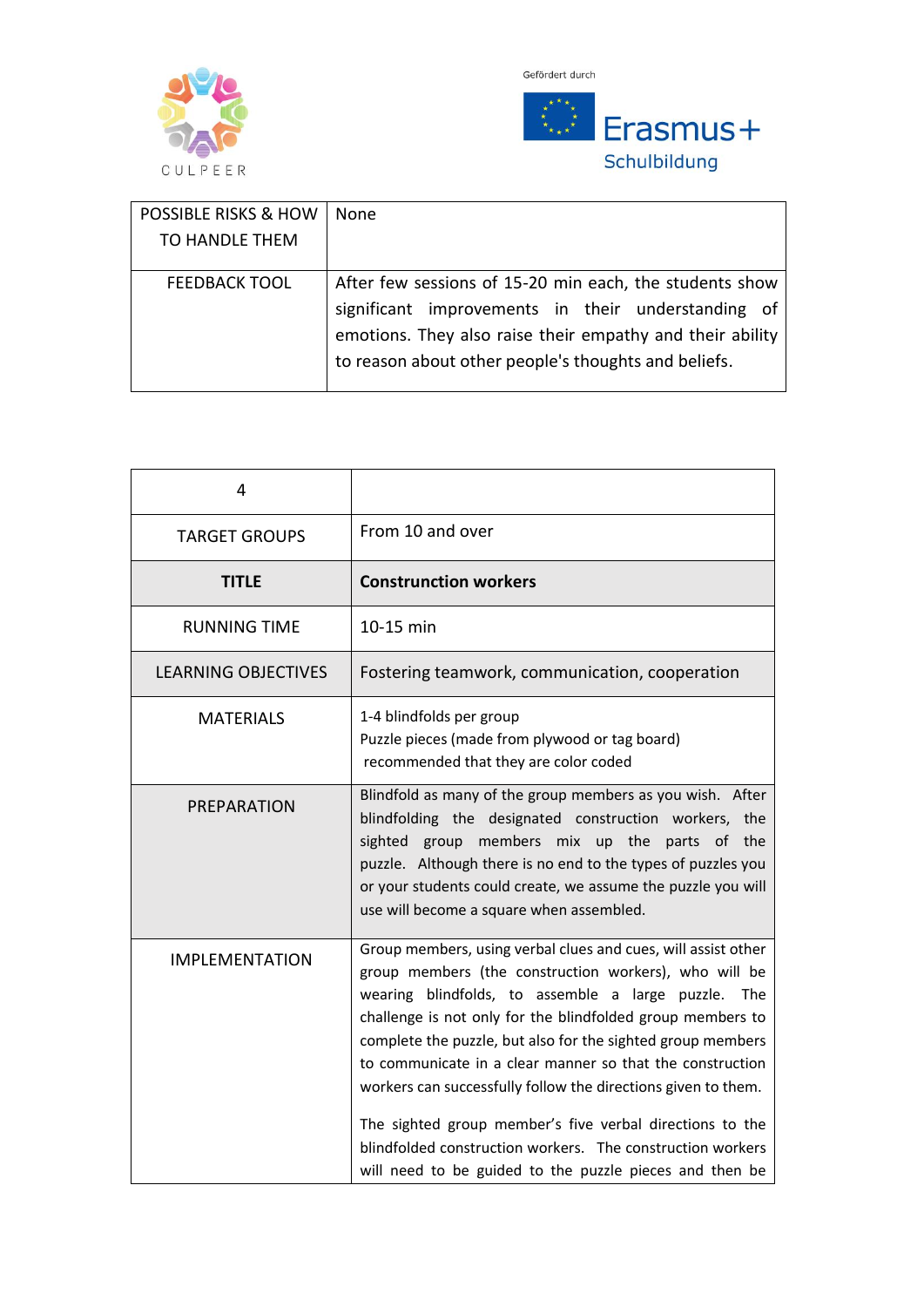

Gefördert durch



|                                        | guided in assembling them. The sighted groups are not<br>allowed to touch the puzzle pieces or the blindfolded group<br>members.<br>Make sure the working area is completely free of<br>obstructions or other physical structures. |
|----------------------------------------|------------------------------------------------------------------------------------------------------------------------------------------------------------------------------------------------------------------------------------|
| ROLE OF THE TEACHER                    | Only the blindfolded members may touch the puzzle<br>pieces. If sighted members physically touch puzzle<br>pieces, the group must mix up the puzzle again and<br>start from the beginning                                          |
| POSSIBLE RISKS & HOW<br>TO HANDLE THEM | Even though the exercise is based on a fun action,<br>blindfold might be scary sometimes. If someone does<br>not feel like being blindfold, he/she will be then<br>leading.                                                        |
| <b>FEEDBACK TOOL</b>                   | Let the participants discuss freely on how the<br>exercise was, how they could have done better, both<br>in the leading part and in the mutual interaction.                                                                        |

| 5                    |                                                                                                                                                                                                                                                                  |
|----------------------|------------------------------------------------------------------------------------------------------------------------------------------------------------------------------------------------------------------------------------------------------------------|
| <b>TARGET GROUPS</b> | All students. Great for the younger students to begin<br>learning cooperation, but also great for the older<br>students as they begin to master skills! You can play this<br>as a whole class or in groups (your choice in number of<br>students, size of group) |
| <b>TITLF</b>         | <b>Baloon Bop</b>                                                                                                                                                                                                                                                |
| <b>RUNNING TIME</b>  | $10 \text{ min}$                                                                                                                                                                                                                                                 |
| LEARNING OBJECTIVES  | Having students work cooperatively,<br>fostering<br>connection.                                                                                                                                                                                                  |
| <b>MATERIALS</b>     | Balloon(s)                                                                                                                                                                                                                                                       |
| PREPARATION          | Teacher can model how to tap the balloon lightly in<br>order to keep the balloon up in the air. Try this with                                                                                                                                                    |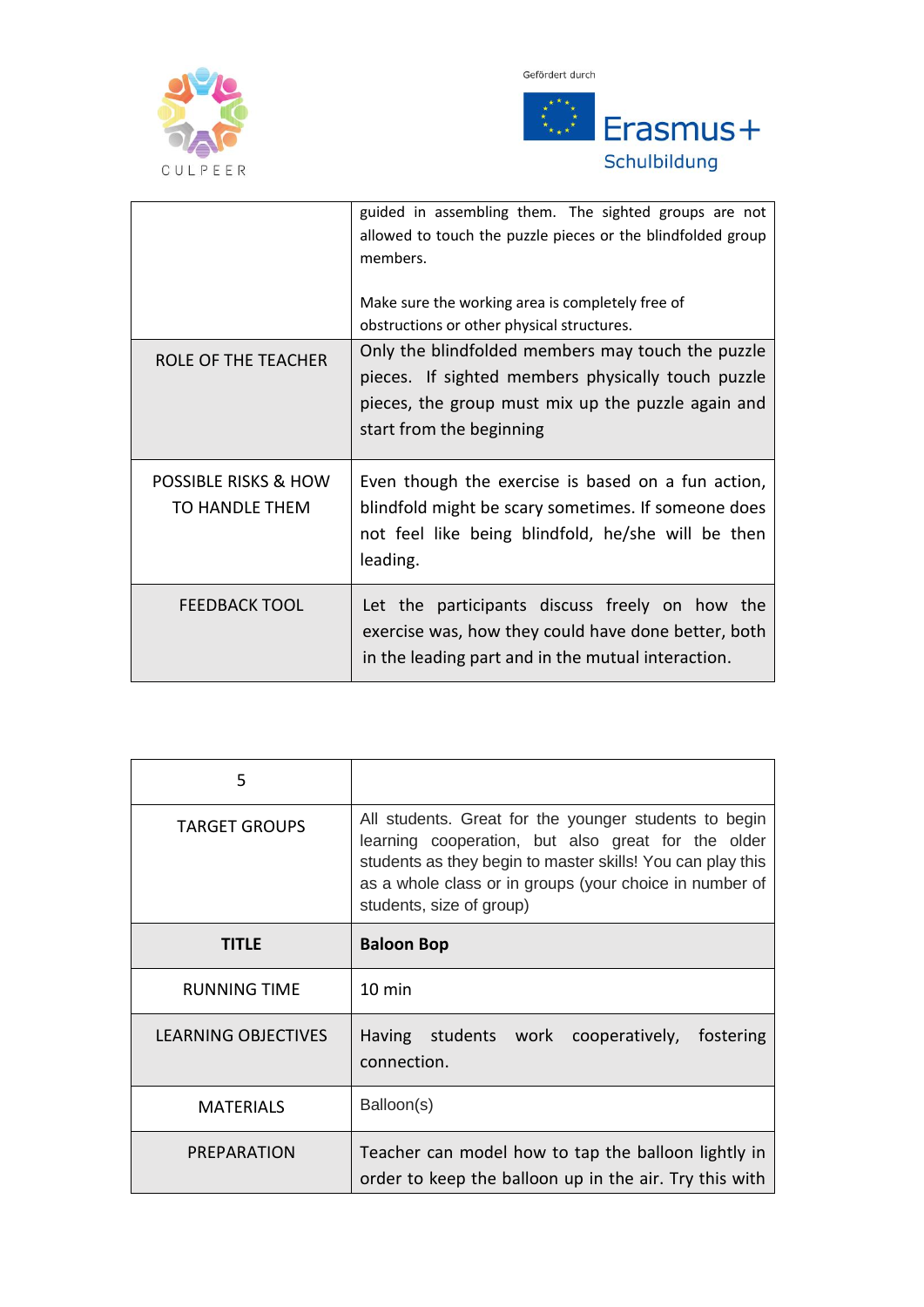





|                                                   | the students individually and then in partners. Once<br>they are successful at keeping their balloon in the air<br>without dropping their partner's hands, add more<br>students to the group until they form one whole<br>circle.                                                                                                                                                                                                                                                                                                                                                                                                                                                                                                                                                                                                                                                                                    |
|---------------------------------------------------|----------------------------------------------------------------------------------------------------------------------------------------------------------------------------------------------------------------------------------------------------------------------------------------------------------------------------------------------------------------------------------------------------------------------------------------------------------------------------------------------------------------------------------------------------------------------------------------------------------------------------------------------------------------------------------------------------------------------------------------------------------------------------------------------------------------------------------------------------------------------------------------------------------------------|
| <b>IMPLEMENTATION</b>                             | Students begin by standing in a circle, holding hands.<br>The teacher drops one balloon into the circle. The<br>goal is for students to see how many times they can<br>tap the balloon into the air (students may tap the<br>balloon with hands, arms, heads, shoulders, chests,<br>or knees—but NO feet), keeping it up in the air,<br>without losing connection (all students must<br>continue holding hands). In order for this to work<br>effectively, students have to work cooperatively,<br>each of them making sure they are not letting go of<br>their neighbor's hands. They will soon figure out that<br>they must all move together, as a circle, so to make<br>sure they do not lose connection. If the balloon falls<br>to the ground or a student taps the balloon with their<br>feet, the count begins again. Depending on grade<br>level, you can add more balloons to make it more<br>challenging! |
| <b>ROLE OF THE TEACHER</b>                        | Teacher can model how to tap the balloon lightly in<br>order to keep the balloon up in the air. Try this with<br>the students individually and then in partners.                                                                                                                                                                                                                                                                                                                                                                                                                                                                                                                                                                                                                                                                                                                                                     |
| <b>POSSIBLE RISKS &amp; HOW</b><br>TO HANDLE THEM | None                                                                                                                                                                                                                                                                                                                                                                                                                                                                                                                                                                                                                                                                                                                                                                                                                                                                                                                 |
| FEEDBACK TOOL                                     |                                                                                                                                                                                                                                                                                                                                                                                                                                                                                                                                                                                                                                                                                                                                                                                                                                                                                                                      |

| <b>TARGET GROUPS</b> | This activity is best suited for students in grade 4 and<br>up. |
|----------------------|-----------------------------------------------------------------|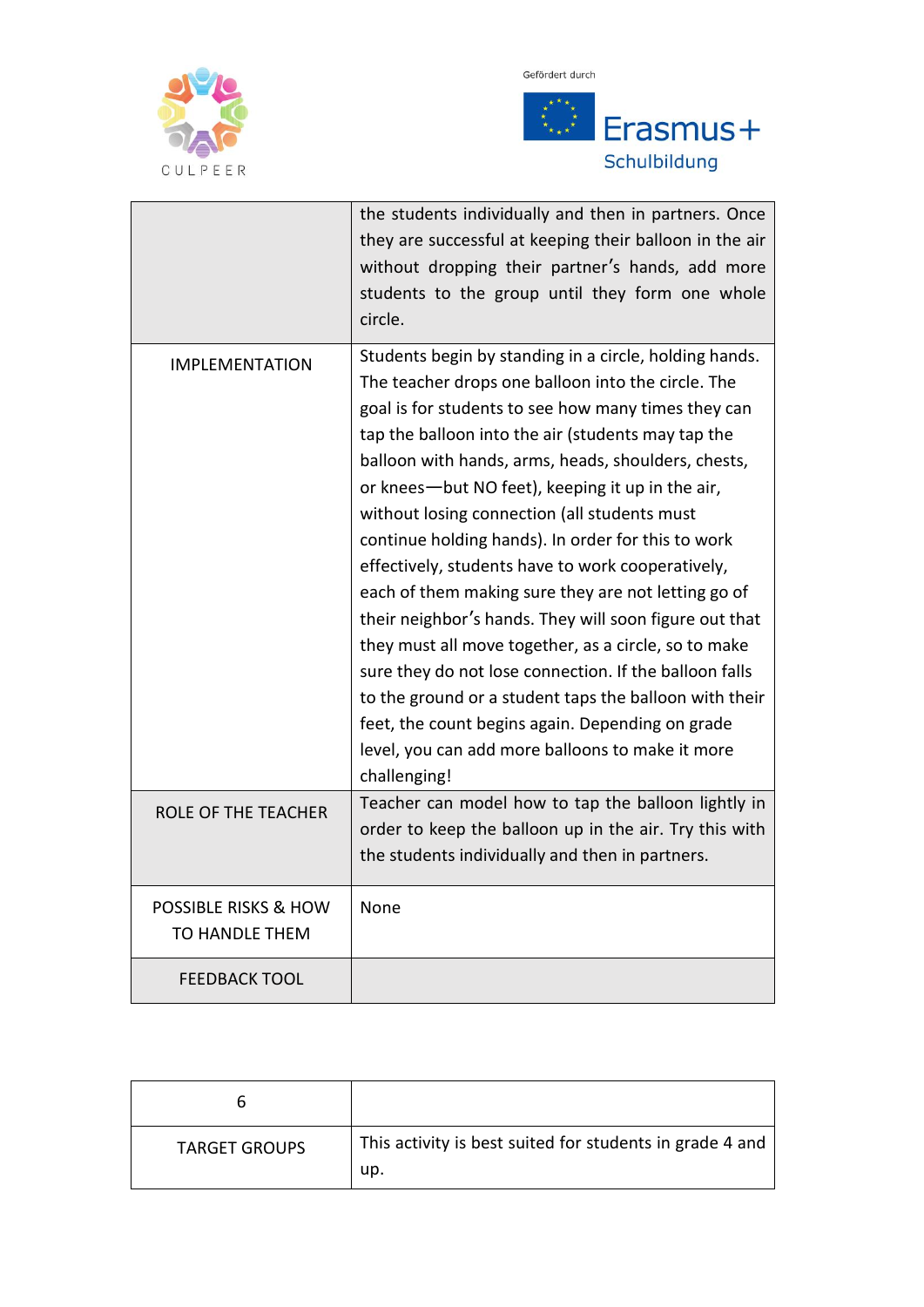





| <b>TITLE</b>                                      | <b>All aboard</b>                                                                                                                                                                                                                                                                                                                                                                                                                                                                                                                                                                                                                                                                                                                                                                                                                           |
|---------------------------------------------------|---------------------------------------------------------------------------------------------------------------------------------------------------------------------------------------------------------------------------------------------------------------------------------------------------------------------------------------------------------------------------------------------------------------------------------------------------------------------------------------------------------------------------------------------------------------------------------------------------------------------------------------------------------------------------------------------------------------------------------------------------------------------------------------------------------------------------------------------|
| <b>RUNNING TIME</b>                               | 15-20 min                                                                                                                                                                                                                                                                                                                                                                                                                                                                                                                                                                                                                                                                                                                                                                                                                                   |
| <b>LEARNING OBJECTIVES</b>                        | A great activity to encourage students to cooperate<br>and work together in order to solve a problem.                                                                                                                                                                                                                                                                                                                                                                                                                                                                                                                                                                                                                                                                                                                                       |
| <b>MATERIALS</b>                                  | Rope of varying lengths, music                                                                                                                                                                                                                                                                                                                                                                                                                                                                                                                                                                                                                                                                                                                                                                                                              |
| PREPARATION                                       | Tie a piece of rope in a loop large enough for all<br>students in your class to fit within it and lay it on the<br>ground.                                                                                                                                                                                                                                                                                                                                                                                                                                                                                                                                                                                                                                                                                                                  |
| <b>IMPLEMENTATION</b>                             | Invite all your students to sit inside the circle. Once<br>they have accomplished this, congratulate them for<br>working together to make sure they all fit and now<br>challenge them to see if they can do even better. To<br>challenge them further, make the rope smaller. Now,<br>invite your students once again to sit within the<br>circle. Once they have accomplished this,<br>congratulate them again and see if they are up for<br>another challenge. Continue to make the rope<br>smaller and smaller until you see that your students<br>are beginning to run out of solutions as to how they<br>can all fit within the circle. Eventually, the circle will<br>be much too small to fit every student. The goal is for<br>students to cooperate with each other and work<br>close together to come up with creative solutions. |
| ROLE OF THE TEACHER                               | As you watch your students, encourage them by<br>asking questions or to think about the various ways<br>they can go about trying to fit everyone in. You will<br>be surprised with some of the solutions they come<br>up with such as putting only hands in, feet in, fingers<br>in, etc.                                                                                                                                                                                                                                                                                                                                                                                                                                                                                                                                                   |
| <b>POSSIBLE RISKS &amp; HOW</b><br>TO HANDLE THEM | None                                                                                                                                                                                                                                                                                                                                                                                                                                                                                                                                                                                                                                                                                                                                                                                                                                        |
| <b>FEEDBACK TOOL</b>                              | At the end, discuss what you observed and invite                                                                                                                                                                                                                                                                                                                                                                                                                                                                                                                                                                                                                                                                                                                                                                                            |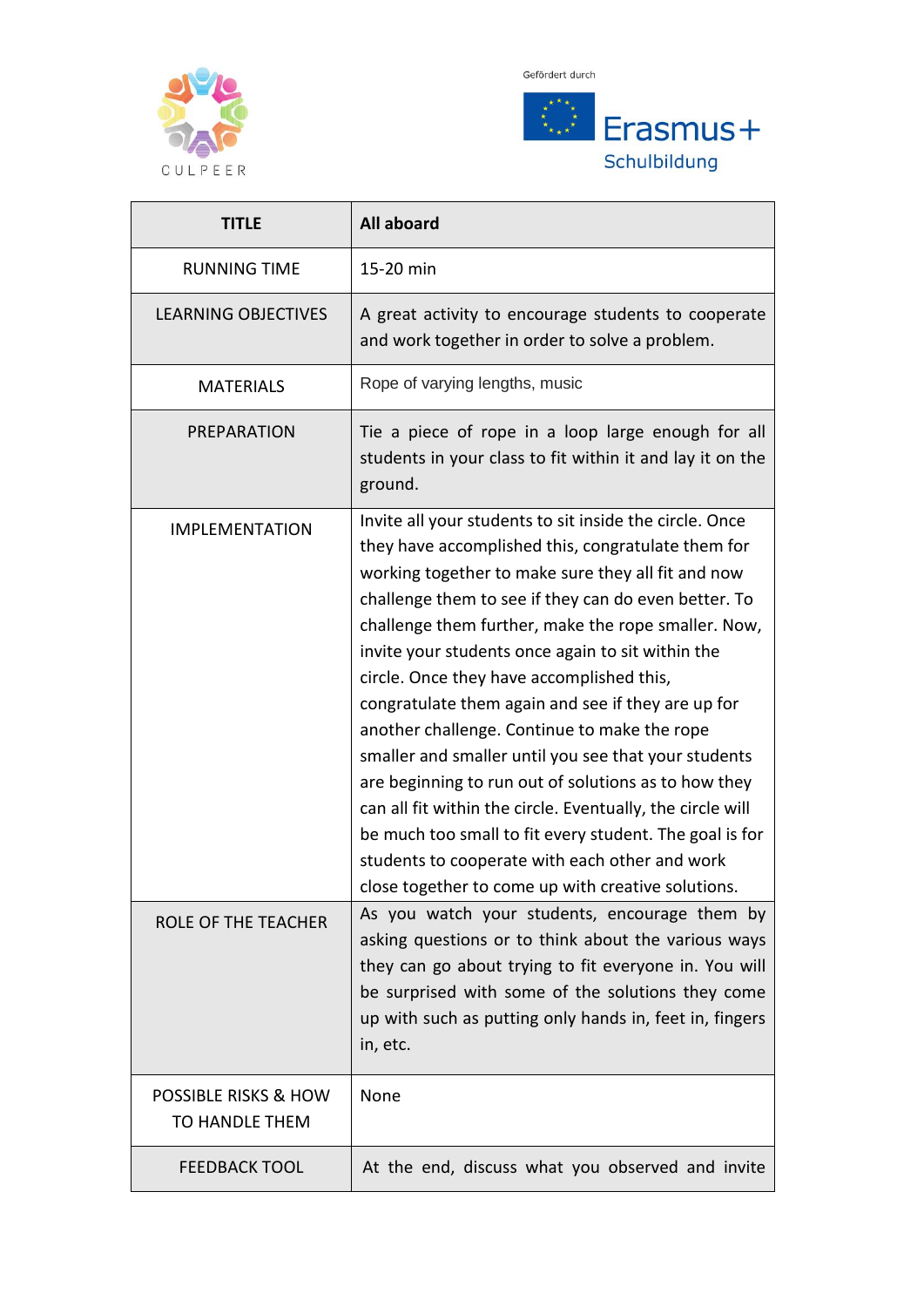



| feedback. You will find that your students will just |
|------------------------------------------------------|
| love them and the best part $-$ they all worked      |
| together and had fun!                                |

| 7                          |                                                                                                                                                                                                                                                                                                                                                                                                                       |
|----------------------------|-----------------------------------------------------------------------------------------------------------------------------------------------------------------------------------------------------------------------------------------------------------------------------------------------------------------------------------------------------------------------------------------------------------------------|
| <b>TARGET GROUPS</b>       |                                                                                                                                                                                                                                                                                                                                                                                                                       |
| <b>TITLE</b>               | Reading faces, understanding emotions                                                                                                                                                                                                                                                                                                                                                                                 |
| <b>RUNNING TIME</b>        | 1- 15 min<br>$2 - 5$ min                                                                                                                                                                                                                                                                                                                                                                                              |
| <b>LEARNING OBJECTIVES</b> | Reading faces and understanding emotions are<br>important skills at home, in school and on the<br>playground. Many misunderstandings arise from kids<br>misinterpreting the emotions of others. Sometimes<br>kids can be confused by what a particular look<br>means. They<br>may easily mistake a look of<br>disappointment and think someone is angry, or they<br>may mistake a nervous expression for a funny one. |
| <b>MATERIALS</b>           | 1- Pieces of paper with emotions written on<br>2- None                                                                                                                                                                                                                                                                                                                                                                |
| PREPARATION                | 1- Write down feeling words on pieces of paper<br>2- None                                                                                                                                                                                                                                                                                                                                                             |
| <b>IMPLEMENTATION</b>      | 1- Emotion Charade<br>Instead of using movie titles, animal or other typical<br>words, use emotions. Write down feeling words on<br>pieces of paper. Take turns picking a slip of paper and<br>then acting out the word written on it. You could<br>substitute written words for pictures showing the<br>emotion. If kids prefer, you can draw the emotion<br>rather than act it out like in the game Pictionary.     |